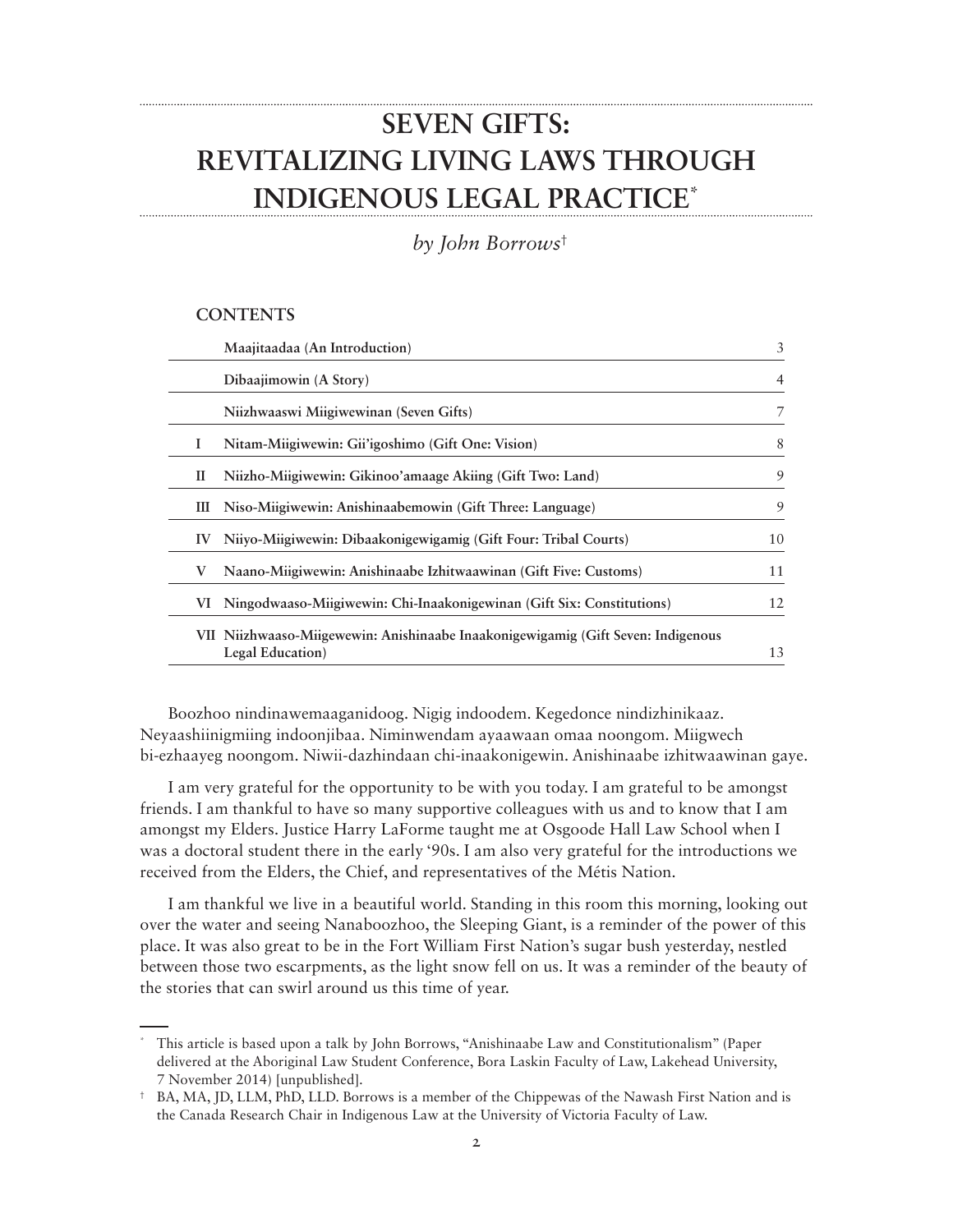### **MAAJITAADAA (AN INTRODUCTION)**

Today, I want to talk about being practice-ready lawyers. I also want to talk about professional responsibility. My hope is that we see law as something that we practice here and now. We should not wait until we graduate from law school to develop professional responsibility. We saw an example of good ethical behaviour yesterday when we were in the sugar bush, as Damien<sup>1</sup> and his friends from the reserve taught us, fed us, and showed us hospitality. They did so much good in a very short time. They illustrated how we can be responsible lawyers. They showed us how we can practice law in a community setting. Their example of wise stewardship over the land demonstrated that law is about regulating our own behaviour in a good way. It's about how we manage our affairs responsibly and with a good heart. This knowledge, that law is lived and practiced relationally, should help us see professional responsibility in a new light.

A well-functioning legal system is built through good living. The Anishinaabe call this mino-bimaadiziwin.2 The truth of this statement is demonstrated in other countries where good living is not present. There are many examples in the world where large numbers of people are not living well. This diminishes the rule of law. We can observe many countries where wide swaths of society live in poverty and turn away from ethical living. Of course, when people's lives are materially degraded this does not automatically lead to disorder. People without much money and few resources can live happy, peaceful, and well-ordered lives. Rich people and nations also engage in widespread unprincipled behaviour. Chaos results when social belonging is compromised by unethical behaviour. When people fail to live principled, decent lives, black letter law will not generally generate peace, order and good governance. It is not enough to have well-designed laws sitting on the books. Something more has to happen. The broader culture, and most especially lawyers' culture, must cultivate the internalization of ethical behaviour. Law is ultimately planted within us, and we can do more to develop this ethos before we work with our first client post-law school.

I am heartened to know that this law school teaches "Indigenous Legal Traditions" as a required part of your development of professional responsibility. From what I know of Indigenous peoples' laws, they cultivate the sense that law should be within you; law is not just an idea—it is also a personal practice. How you apply what you learn is just as important as what you read in your classrooms. Law is more than an intellectual exercise. It is not merely about developing legal skills. It requires more than doctrinal competency. Lawyers and law students need to obtain something more than theoretical acumen. While we *must* be doctrinally competent, acquire excellent skills, and find ways to mingle theory with practice, we must do much more. Anishinaabe law speaks about applying the seven grandfather/grandmother teachings: we must learn to treat each other with wisdom, respect, love, bravery, truth, humility, and honesty.

<sup>1.</sup> See Damien Lee, "Adoption is (not) a Dirty Word: Towards an Adoption-centric Theory of Anishinaabeg Citizenship" (2015) 10:1 First Peoples Child & Fam Rev 86, online: <journals.sfu.ca/fpcfr/index.php/ FPCFR/article/view/242/234>.

<sup>&</sup>lt;sup>2.</sup> See D'Arcy Rheault, *Anishinaabe Mino-Bimaadiziwin: The Way of a Good Life (Peterborough: Debwewin*) Press, 1999).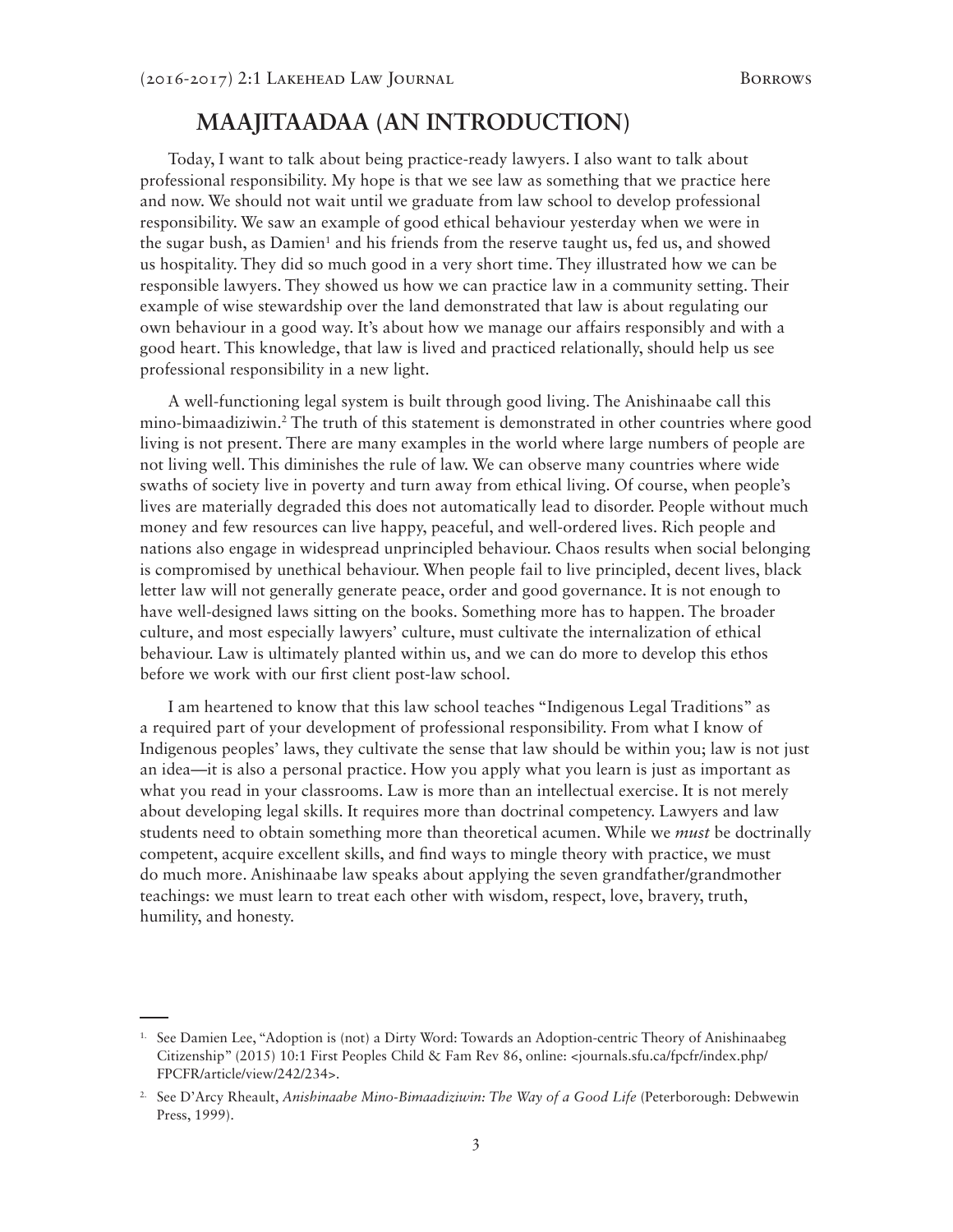### **DIBAAJIMOWIN (A STORY)**

Today I will talk about what I've learned about Anishinaabe law in the last few years. My reflections flow from what I learned from teaching at the University of Minnesota Law School for the past five years, before I returned to Victoria. I want to share what I learned by recounting a brief story.<sup>3</sup> It's a story about a young boy. He was born in a time of great turmoil and grief. He found there was much confusion and frustration in the world. But it was also a time of beauty and wonder, and the young boy was born into a good family. His mother and father wanted to facilitate his good living, and so, they started to introduce him to the teachers that surrounded him.

The young boy learned how to live well by observing the winds, the waters, the rocks, and the plants. Later, he understood that the birds, the insects and the animals could also teach him lessons. The young boy discovered these things with his parents' guidance; he had many good teachers. The young boy was immersed in the process you heard about yesterday in the Fort William First Nation. Remember what Damien taught us in the sugar bush: the maple trees have been working all through the years, flowing with power, even though people had neglected them. All it took to revitalize Anishinaabe law was the community's decision to tap that energy once again. The trees stood ready to give in the moment the Anishinaabe sought lessons from their use. This young boy and his family learned in a similar way. They studied the earth. They drew analogies from what they observed in the natural world and applied these principles in their lives.

As he grew older, the young boy was introduced to some of the wise ones in the community. He was given human teachers. These wise ones included Elders, along with his aunties and uncles. They helped him to see much good. But, he also noticed all was not well. There were moments of destructiveness. Alcoholism, acquisitiveness, materialism, and greed marked many lives. Raw violence was a part of his community's experience. Yet he learned from this too; not by mimicking it, but by distinguishing it—rejecting it. He saw the harm such violence created. He decided he did not want such dysfunction to be part of his life.

As the young boy grew, his parents helped him to learn from his wider community. After he gained comfort in this setting his parents encouraged him to broaden his scope. Good living requires more than understanding our home communities. He was encouraged to search outside of his community. He was taught that no single place has a monopoly on goodness. So the boy started on small journeys. Incrementally he would venture further as each season passed. He developed a pattern; he would travel outward and then return, always letting his parents know where he was. He walked between worlds. His parents counselled him to seek the wisest and the best teachers. They encouraged him to find a mentor, someone from whom

<sup>3.</sup> This story is also told in other words on a PBS affiliate radio station in Duluth, Minnesota: WDSE-WRPT - PBS 8 & 31, "Waasa-Inaabidaa: We Look in All Directions, Episode Two, Making Decisions the Right Way," online: WDSE-WRPT - PBS 8 & 31 <www.ojibwe.org/home/episode2.html>. See also Edward Benton-Banai, *The Mishomis Book: The Voice of the Ojibway* (St. Paul: Red School House, 1988). My story is drawn from many sources, including these sources plus those from my daughter in Lindsay Borrows, *Otter's Journeys: Revitalizing Indigenous Languages and Laws*, University of British Columbia Press [forthcoming], the oral teachings of Elder Basil Johnston from my reserve, from Michael Pomedli, *Living with Animals: Ojibwe Spirit Powers* (Toronto: University of Toronto Press, 2014) at 80–93, and from my own experiences. I am of the otter clan (Nigig indoodem) and have long heard and told otter stories.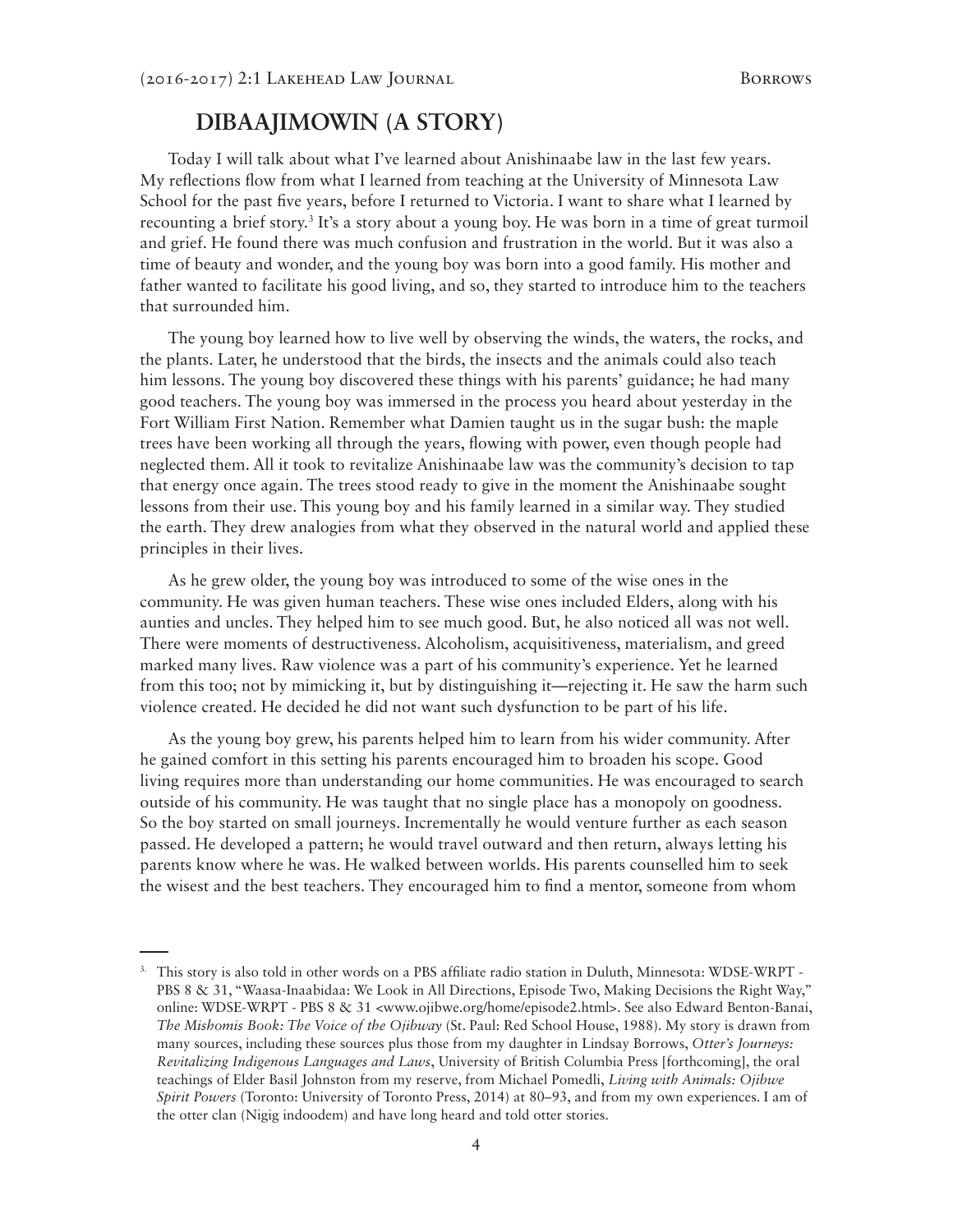he could learn by serving. So he watched people come and go. He watched the elements around him. He took to heart what he saw and experienced.

One day the boy was out walking by a river. He noticed a "little one" going in and out of the waves. It would climb up the side of the river, to the top of the bank. Then it would slide down the bank into the water. It would repeat this behaviour, up to the top of the bank and back into the water. The young boy saw playfulness. He laughed as the "little one" was in the water; he saw it roll on itself. It would flip, slide, and glide in the stream. This was Nigig: Otter. He saw that Nigig was schooling him, teaching him law.

The boy determined that Nigig would be his mentor. This was who he'd been seeking. He admired how Otter took care of himself and provided for the rest of his kin, but he also appreciated that Nigig took time to play; he saw that life was more than physical sustenance. And so, with this determination, the boy returned to talk to his family. He told his mother and father about what he was learning. He asked permission to follow Otter and they agreed. They said, "Yes, it sounds like you found your teacher, go ahead and follow him." And so the boy started to spend more time with Otter. At first the boy merely observed. He stood still; he was patient. He didn't want to disturb Nigig's routine. As the weeks passed, Nigig reciprocated. He began to pay closer attention to the boy. They developed comfort in one another's presence. They became a silent part of each other's lives; they started to make closer relations.

One day, when the boy arrived at the river he found a small fish on the side of the bank. It was at the place where he usually stood. He knew that Nigig must have left the fish for him. The boy reciprocated. He left offerings too. As their relationship developed the two of them began venturing even further afield.

The boy and Otter made their way towards the east and eventually came to a large sea. On the shores of that sea they saw an old woman. She was sitting by a fire; she was very still and very quiet. She was watching the waves roll in from the ocean. Otter and the young boy hid behind a tree and watched what the old woman would do; she was ever so still. The sounds of the winds and the waves were hypnotic. They were entranced by the sound of the elements around them, and they slumbered and fell asleep. When they finally awoke they noticed a bundle was beside them. It was beautifully sewn with beads and flowers and plants and leaves. Beside the bundle were medicines of cedar, sweetgrass, sage, and tobacco. Then they looked up at the old woman. They saw, as she turned herself slightly, that a smile crossed her face. They didn't quite know what to do, but they eventually took that smile as an invitation. Nevertheless, they watched the old woman a little while longer. They knew they had to be careful with strangers.

When they felt they would be safe they took the bundle and the medicines and they sat beside the old woman. She smiled. She said, "Boozhoo gwiiwizens, boozhoo Nigig. Miigwech bi-ezhaayeg noongom. I'm glad you're here. What took you so long? We've been waiting for you. We wanted you to visit us. We're glad you're here." With these words, the old woman took a little pinch of tobacco from her pouch. She held it in her left hand, close to her heart. The clutch of tobacco was the size of the earth that the diver pulled up from the waters at the time of creation. After holding it against her heart, the old woman raised her hand with the tobacco in it. She held it up to the sky. After speaking a few words, she lowered that same hand to the earth and said a few more words. When she finished speaking she placed the tobacco in the fire. All three watched as the tobacco was transformed and taken skyward once again, this time as smoke.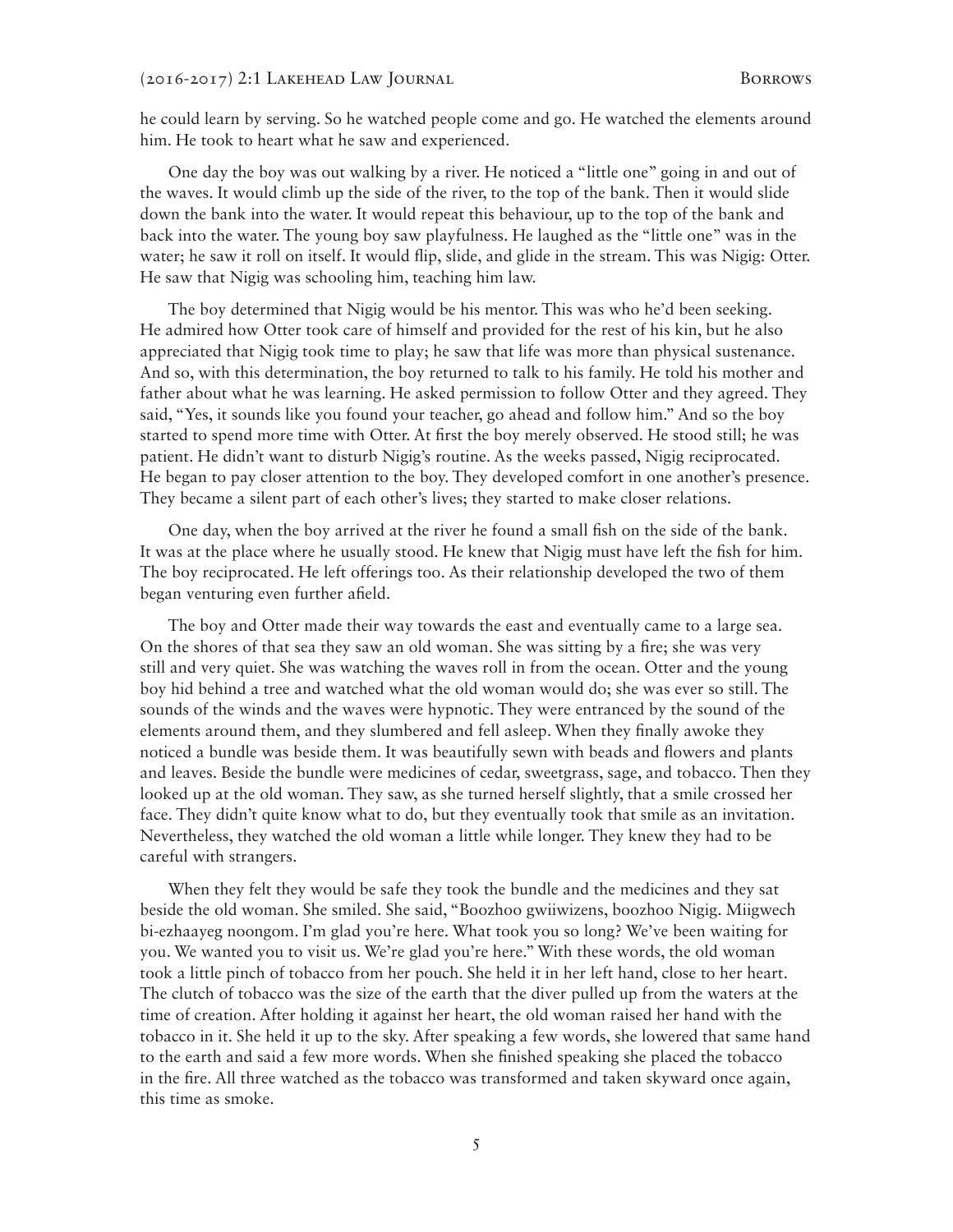When the tobacco had vanished the old woman picked up a drum that was beside her and she started to sing. As she sang, Nigig and the boy recognized it as the Seven Directions song. Then this old woman, in the east, by the ocean, sang to the other directions.

After some time had passed, while she was singing, an old man appeared out of the bush. He came from the south. He walked across the beach and sat down at the southern axis of the fire. The old woman kept singing. After some time, two more Elders appeared: one from the west and another from the north. They were also old women. They too sat beside the fire in the cardinal directions. The old woman kept singing. As she sang they watched tendrils of smoke gather and swirl over the fire. The vapours coalesced. Suddenly another old woman materialized in the smoke. She gradually descended and joined them around the fire. The old woman continued singing. After some time, the earth began shaking. The ground trembled, causing the rocks in the fire to split in two. A small fissure appeared in the earth. As they watched it grow, a hand appeared from under the earth. Soon another was visible, before arms, a head, a torso and legs scrambled out of the seam. An old man pushed himself up out of the ground. He also sat by the fire. The old woman in the east kept singing. A spark cracked at the centre of the fire. From its eruption a seventh old woman appeared. She sat with the others around the fire.

When the old woman finally stopped singing, the boy and Otter looked around them. Seven Elders sat at the fire's edge. They teased one another with familiarity and started to laugh. Their humour was contagious. Before long the boy and Otter were laughing too. They all relaxed into one another's company.

The seven Elders eventually turned their full attention to the two young visitors. The old woman from the east spoke first:

We've been watching you. We've been waiting for you. We have a gift here. See this bundle—take it. Your parents and Elders have taught you well. The contents of this pouch will help you on your journeys. As you have seen, wisdom is not only found within our communities. It is found all around us. What you have learned, and the gifts in this medicine bag, will help you on your way. But rest assured, it will not be easy. Many people will challenge you. They will provoke you. They will encourage you to ignore or reject what you have learned at home. The gifts in this bundle can help when this happens. Sometimes your opponents will be correct, but sometimes they will deceive you. You need these gifts for balance. They will remind you of the power of goodness as a companion through life.

Each of the Elders taught Nigig and the young boy about the gifts they brought from the seven different directions. They learned of wisdom, respect, love, bravery, truth, humility, and honesty—the grandmother and grandfather teachings. As they taught, the day melted into the evening. Dusk gathered around them and the sun sank into the horizon.

The Elders continued their work. They stoked the fire and prepared food. They began feasting. They feasted the bundle, the feathers, the drums, the songs, and the medicines. They feasted the words spoken that day. After their spirit-helpers were fed, they fed themselves before reclining around the fire. And their teaching continued. As the stars appeared the two young guests were taught more lessons about their territory. No matter where you are, if you look up into the sky, they were told they would see the Elders' stories written across the sky.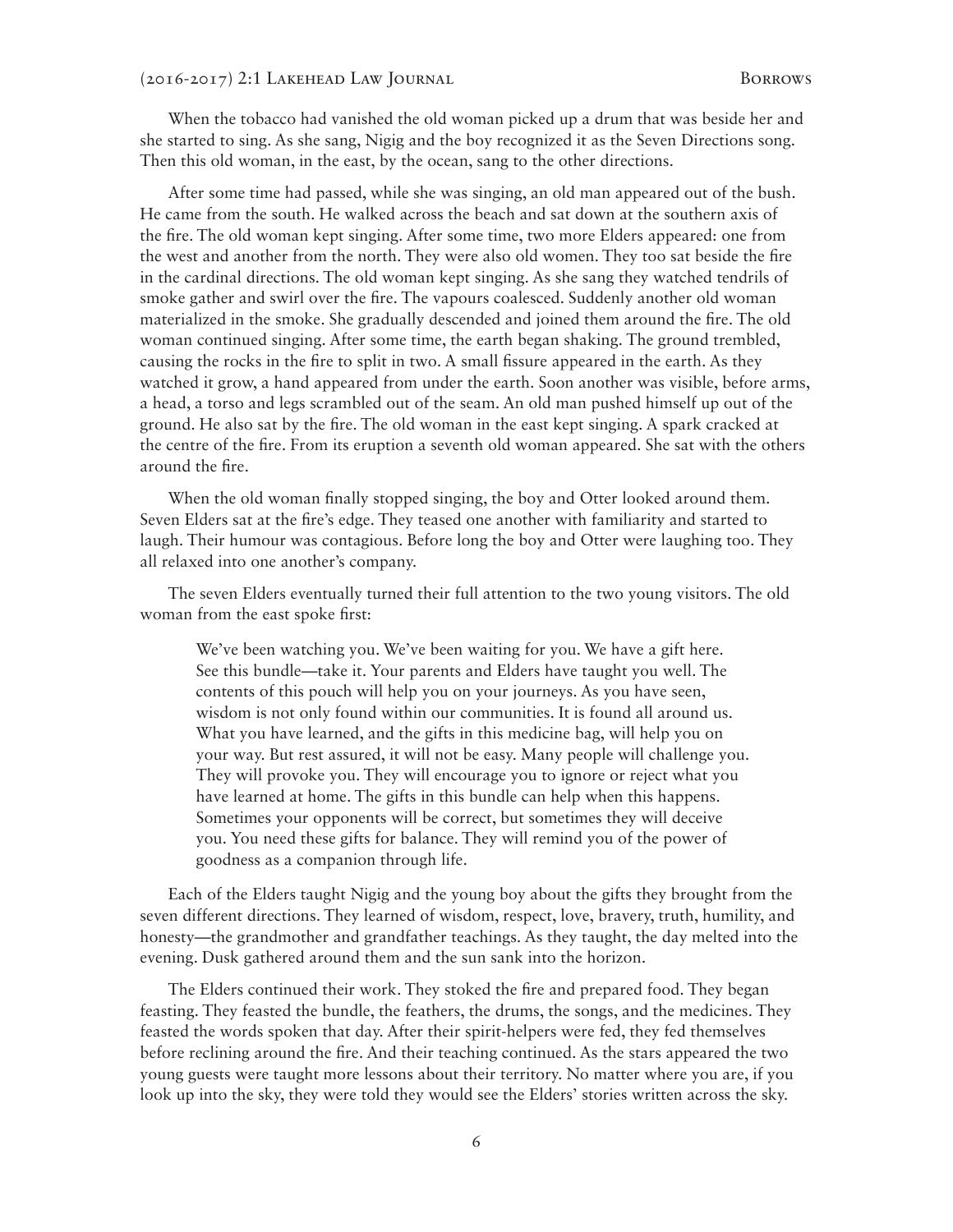In fact, they were told, the sky was part of their territory—the place we came from and the place we would return. As the stories piled on one another, Nigig and the young boy fell asleep under their weight. In sleeping they were taught further gifts. Dreams clarified and deepened their experiences.

When Nigig and the boy awoke, their guests were gone. They were by themselves against the sea. They picked up the bundle with those seven different gifts and they started walking. Through the years they visited the four directions. As they walked and encountered difficulties, they would open these gifts. This gave them strength to meet the world:

To cherish knowledge is to know WISDOM. To know LOVE is to know peace. To honour all of the Creations is to have RESPECT. BRAVERY is to face the foe with integrity. HONESTY in facing a situation is to be brave. HUMILITY is to know yourself as a sacred part of Creation. TRUTH is to know all these things.4

These teachings can be accessed by all—if they are actively cultivated by teachers and fellow students. They can generate wise practices and develop professional responsibility. They can help you practice law. As you go into the profession and continue through school these principles can guide your decision-making processes. In so doing you will be learning and applying Anishinaabe law. Wisdom, love, bravery, respect, honesty, humility, and truth can be your standards for making judgments. They can help you be practice-ready lawyers when you graduate because you are already practicing these laws in this setting.

#### **NIIZHWAASWI MIIGIWEWINAN (SEVEN GIFTS)**

With this story as a prologue I will now discuss the development of professional responsibility in seven vignettes. While each point is related to my experience and reflections in revitalizing Anishinaabe law, they also have relevance for revitalizing Canadian law more generally. Each reflection further develops my opening point that law is best lived and practiced relationally. When we see law as a verb, not a noun, we understand it is something we do. Law is not an inanimate force that magically works without active human engagement. Learning and practicing law is about action. It is done in communities and in groups, like in the sugar bush or in the story. We need good teachers, and we need good principles to guide us along our journeys.

We never act alone as lawyers, even though we may think this is the case. Every action is enabled or constrained by others. We are part of a legal *system*. Law school graduation and law society accreditation are part of an elaborate group process. The cases we study and the statutes we interpret arise from collective action. The adversarial system is also a cooperative system because it presumes relationality in complex ways.

I am not diminishing the importance of individual agency as we interact in this system; individual agency is vital, essential, key, fundamental, and necessary to the practice of law. But our individual actions are also shaped by others. *We interact—we don't just act*. In law we act in concert with others, in tension with them, or in distinct opposition to them. We are

<sup>4.</sup> Benton-Banai, *supra* note 3 at 64.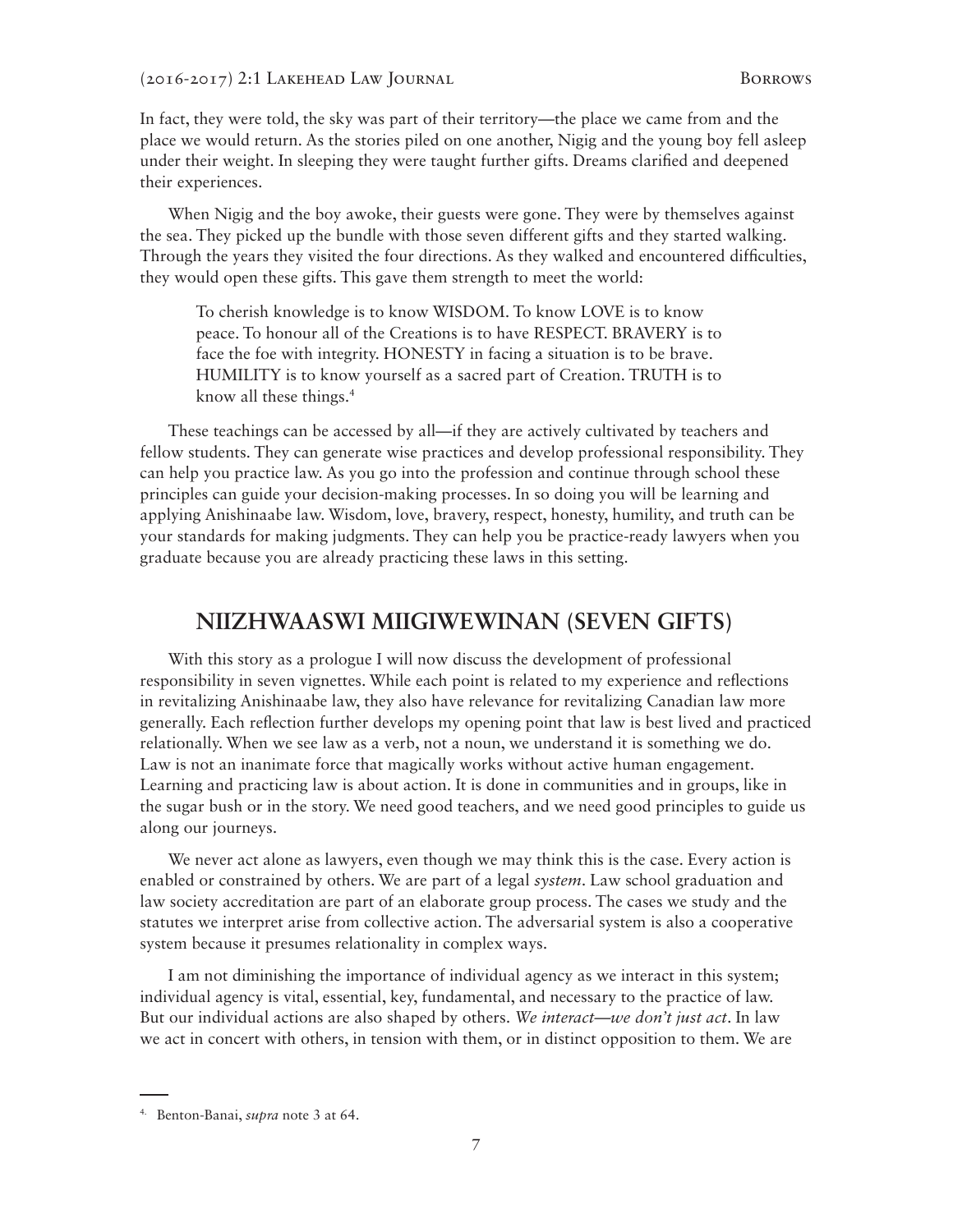entangled with others as lawyers, and this should help us see professional responsibility in a new light.

In considering the revitalization of both Anishinaabe and Canadian law in this light I will discuss seven other opportunities that could be further developed to expand professional responsibility. Remembering that "goodness" is a goal of Anishinaabe law, I hope Canadian legal practitioners might also find ways to advance this as a goal more generally too. Like Otter and the boy, legal practitioners, professors, and students are on learning journeys. Our terrain is varied; it traverses Indigenous and non-Indigenous legal orders. No matter where we travel, we can do more to learn from the natural world, Elders, and the intellectual gifts transferred to us by prior generations. The following seven reflections are small steps in considering how we might more actively regenerate goodness as a focus of legal thought and action.

### **I NITAM-MIIGIWEWIN: GII'IGOSHIMO (GIFT ONE: VISION)**

First. Anishinaabe people have long encouraged active inner reflection after periods of intense instruction as a preparation for further growth. This was apparent in the foregoing story. Principles were identified to guide future action. Other legal traditions encourage reflection through different means. In provincial law societies students often apprentice and write exams after law school. Principles are identified to guide future practice. An important Anishinaabe practice which both follows and precedes active practice is the Vision Quest. This is a four-day reflective period, often accompanied by fasting, which, for interested students, can complement conventional practice-ready preparations like law school, articling, and bar admission tests. Vision Quests have been crudely stereotyped in popular culture. Yet in my own teaching experience they have a role to play for certain students who want to digest what they have learned in school before undertaking other roles.

I am not suggesting law students must go into ceremonial modes prior to practicing law; in fact, I would strongly resist this. At the same time, I hope we can reason by analogy. Maybe we can see reflective processes embodied in Anishinaabe practices as something that could be developed in widely diverse ways in many other settings. This may help law students who desire a period of reflection which is not as frenetic, as marked by experiences in law school and bar admission processes. Again, I am not suggesting that intense testing and high-stakes examinations should be jettisoned. They have an important role to play in legal education. At the same time, I also believe we have not achieved a proper balance in cultivating ethical practices which often require other modes of testing and learning.

In the last year, two Anishinaabe graduate students approached me on their own initiative to learn in this way. They offered tobacco and asked me to help them in their academic, professional, and personal quest to be "good" students. We talked about the preparations involved in getting ready for this reflection. We discussed the seriousness of their purpose. We considered how they would demonstrate their readiness. We examined the responsibilities they would assume as they prepared. We agreed on common goals. As a result, over the last twelve to fourteen months, I guided these students in their preparations. We discussed many Anishinaabe stories; we deepened our work in the Anishinaabe language; we shared old songs, teachings, and principles. We considered what they had learned in legal practice or as students. We discussed the seven grandfather/grandmother teachings. This process had its own kind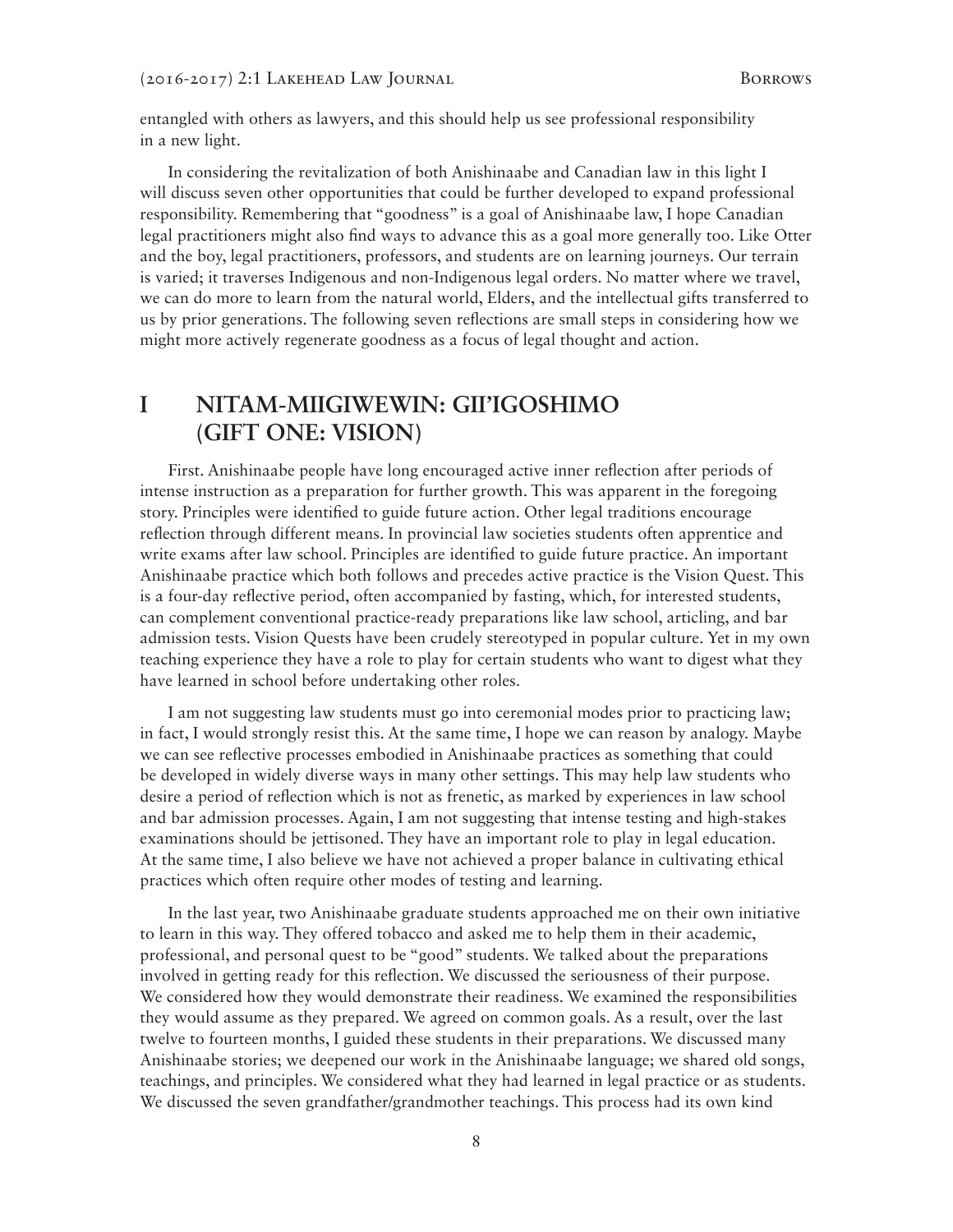of intensity as we met frequently throughout the year. It was a rewarding experience. At the end of our year together, one of the students camped on Mount Tuam, on Salt Spring Island. He received permission from the Elders—traditional and contemporarily concurrent owners of the site—to fast in their territory. He had a very meaningful experience. The other person went to Neyaashiinigmiing (Cape Croker), my home reserve. He was placed in a remote site on the edge of the peninsula. He could look out across Georgian Bay and watch the sunrise every day. The abundance of life was at his back within the forest. He also had a meaningful experience out on the land. To reiterate: I hope we can see analogies in these experiences. Other students, with different goals, could find other ways to be guided through contemplative experiential learning processes, if that is their hope. I am merely suggesting that law schools and law societies could do more to cultivate ethical learning, using Anishinaabe law as one modest example.

## **II NIIZHO-MIIGIWEWIN: GIKINOO'AMAAGE AKIING (GIFT TWO: LAND)**

Second. Another example of how the revitalization of Anishinaabe law might contain insight for the revitalization of Canadian law comes from my own experience with Osgoode Hall Law School in the past year. I have long dreamed about inviting law students to my reserve to help them see how law cannot ultimately be separated from the land. This past September my dream was realized, as forty-three students and seven professors from Osgoode Hall Law School joined me and my family at Neyaashiinigmiing to learn and practice Anishinaabe law. We enjoyed four days on the land, learning Anishinaabe law from the Elders, band councilors, and other professionals in the community. Like Otter and the young boy in the earlier story, students also learned from the earth. They gathered around a fire in the evenings. During the day we went out on the land and waters. We experienced what Anishinaabe people know about law from observations and stories related to the trees, plants, rocks, and animals. My daughter, who herself is a law student, was one of my teaching companions. As we were teaching in the forest a dragonfly circled around the group. Its brilliant colours caught our eye as it flew away. The dragonfly soon returned and landed on my daughter's vest. It rested on her heart as she was teaching. She taught for ten minutes with this little insect on her jacket. In Anishinaabemowin, the Ojibway language, we call insects manidoosag—little spirits. Nature was constantly being drawn upon to illustrate the seven grandmother and grandfather teachings. Students were able to experience a legal tradition that does not rely on written texts to transmit professional responsibility. Law is embodied in the earth, and we helped expose students to another legal literacy as they learned on my reserve. The University of Victoria and the University of British Columbia both have Indigenous landbased experiences for law students. Given our experience at the Fort William First Nation sugar bush yesterday, I encourage you to consider developing an Anishinaabe Law Camp at the Bora Laskin Faculty of Law too.

# **III NISO-MIIGIWEWIN: ANISHINAABEMOWIN (GIFT THREE: LANGUAGE)**

Third. There is value in learning, or being exposed to, an Indigenous language in developing professional responsibility as future lawyers. Practice-ready lawyers who aim to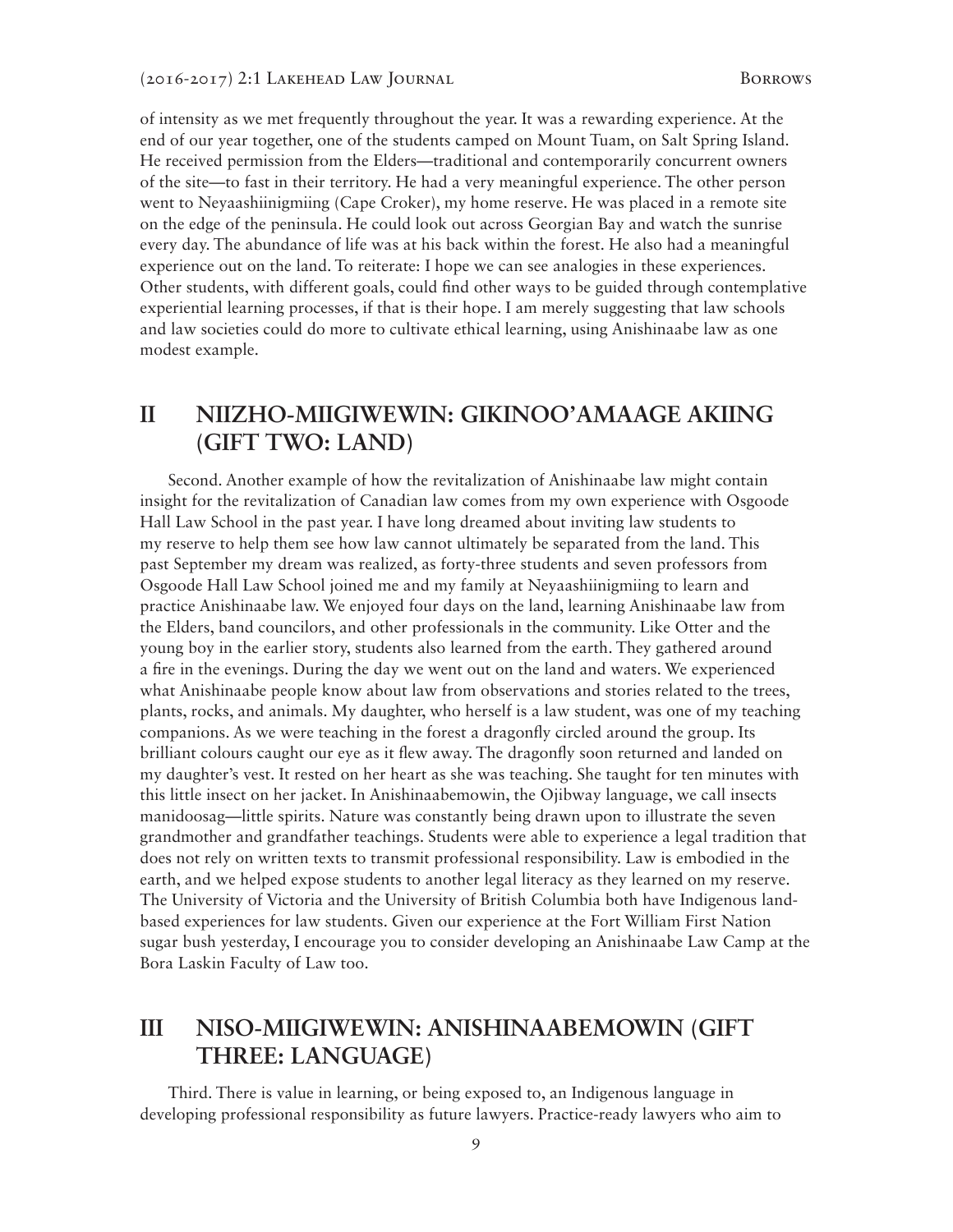live good lives understand that making decisions for future clients requires an appreciation of different points of view. Language encodes worldviews. For the last three or so years, I have run an Anishinaabe language table at the University of Victoria. I teach four law classes in Minnesota from September to December, which compresses my full-year load into one semester. I return to Victoria in late December and run an Anishinaabe language table on the West Coast with my friend and colleague Heidi Stark. Last Tuesday, we had twenty people attend, both Anishinaabe and from other communities. Participants come from all walks of life. None of us speak an Indigenous language as our first language; in fact, we "butcher" the language. We constantly laugh at our mistakes, and in laughing, we learn the language. My mother says "if you're not laughing, you're not learning the language." Aside from our lessons, sometimes we sing drum songs in Anishinaabemowin, and at other times we feast and enjoy food with one another. At the end we usually take fifteen minutes (sometimes it becomes forty-five minutes) where we tell stories: old stories, new stories, and speculative stories about our futures. In that setting we are practicing Anishinaabe law. We are using the principles found in the stories, language and teachings to help us live better lives and make better decisions. Of course, the revitalization of Canadian law does not require law students to learn Indigenous languages—there are many fine traditions that could be studied through different languages at each law school across the country. At the same time, Indigenous languages record the local ecology of our country. They can provide additional insight about the character of the natural world we live in.

# **IV NIIYO-MIIGIWEWIN: DIBAAKONIGEWIGAMIG (GIFT FOUR: TRIBAL COURTS)**

Fourth. It is important to learn from, and with, local First Nations in our territories as we attend law school and work to become practice-ready lawyers. Working in Minnesota has been an amazing experience for me. As you may know, just across the border, not far from Thunder Bay, there are many Anishinaabe nations, some with huge reservations. Leech Lake, Red Lake, Grand Portage, White Earth, and Nett Lake are relatively close by. One of the things that I most enjoyed about teaching in Minnesota was learning about their tribal courts. They try to connect their values with the land, language, and stories. They do this through the categories of administrative law, property law, tort, and contract, etc. I recently read a case from Nottawaseppi Huron Band of the Potawatomi.<sup>5</sup> This is an Anishinaabe community in Michigan which had an election dispute. Their tribe has statutes, regulations, and a constitutional provision that deals with elections, and they have an administrative tribunal that works through challenges in election disputes. The tribal court decision cited many legal principles familiar to anyone who studied election law in the United States. At the same time, there was an important difference: the court kept returning to the principle of mino-bimaadiziwin—good living. They identified this principle as a key in trying to resolve the election dispute. These are not perfect institutions because some of them still have a very assimilatory reach, and some of them are frankly "too Western" to be persuasive to their people. But in other instances, tribal courts decide cases which strike a better balance between legal systems in a very helpful way.

<sup>5.</sup> *Nathaniel W Spurr v NHBP Tribal Council, Plante Moran LLP & Tribal Election Board* (21 February 2012), 12-005APP (Huron Potawatomi Tribal Court), online: NHBP Tribal Court <//nhbpi.org/wp-content/ uploads/2012/12/12-005APP-Opinion-of-SC-in-Spurr-v-TC-et-al1.pdf>.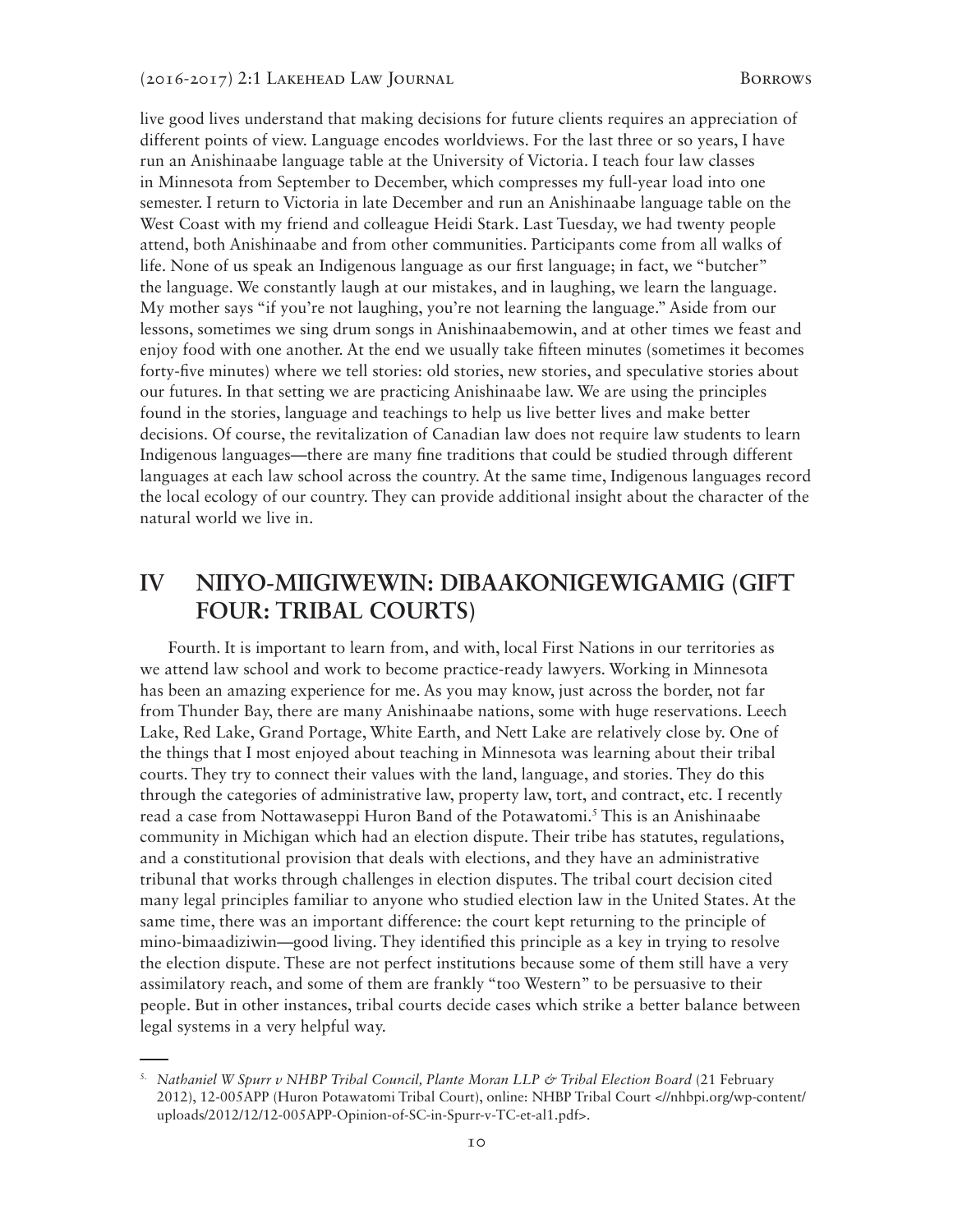To give you an example of how and why tribal courts are not perfect, I recall one case which concerned a judge who was in a car accident and made a fraudulent insurance claim.<sup>6</sup> He affirmed his accident occurred while he was on tribal business when it was clear he was on his own personal errand. He was charged by the tribal police, and had to answer to this charge in tribal court. He argued there is no such thing as the crime of attempted fraud in Anishinaabe law. The tribal court rejected his argument. Although it is true that Anishinaabe people did not use that exact word in historical terms, there were good reasons to consider it Anishinaabe law today. The tribe had adopted and adapted a statute from Michigan concerning attempted fraud, and through their own sovereign authority the tribe used that term. The tribal court also recounted a trickster story from the past that illustrated analogies to attempted fraud. Our old stories tell us it is wrong to take something that is not yours and misrepresent your interests in the process. The court cited and applied this historical legal story. The court's trickster story tells of deceitfulness and deception and "burning oneself" when a person does wrong. So while this case shows tribal courts are not perfect, the decision also demonstrates that they have ways to deal with their challenges. There are lessons for us in the Canadian context as we find innovation and creativity as part of our journey towards living better lives. There are many gifts waiting to be accessed in this process.

# **V NAANO-MIIGIWEWIN: ANISHINAABE IZHITWAAWINAN (GIFT FIVE: CUSTOMS)**

Fifth. My experience with tribal courts prompted me to wonder why we do not have Anishinaabe dispute resolution procedures in Canada today. Anishinaabe people are divided by an artificial US/Canadian border—what we used to call the medicine line. Our insights need to travel across these false borders. I believe Anishinaabe and other Indigenous legal systems should be part of the fabric of decision-making in formal adjudicative processes. As I experienced in the United States, there is a significant place for Indigenous law in legal practice. It adds value and it adds values. It could help revitalize both Indigenous and Canadian law as it focusses on good living. This past summer I've been talking with lawyers in Ontario about how such an initiative might be started. We discussed how an adjudicative structure could be created which operates by consent, if parties acceded to the forum's voluntary jurisdiction. This is what often happens in commercial settings and there is no reason why this might not develop in an Indigenous context. Of course, more formal recognition of Indigenous adjudicative forums would be preferable, but we cannot wait for official avenues for recognition to materialize. It might take decades for this to occur.

In our discussions, we have considered the staffing of Indigenous peacemaking or chambers-like bodies. We have talked about judges, Elders, lawyers, clerks, and administrators, all using Anishinaabe analogies. We have also spoken about these roles in an Anishinaabespecific context using our own language and conceptual frameworks. No one in our group wants to create tribal forums in the image of Western courts. At the same time, there is much to learn by way of analogy.

<sup>6.</sup> *Ryan L Champagne v Little River Band of Indians* (June 2007), 06-178-AP (Little River Band of Indians Court of Appeal), online: <https://rezjudicata.files.wordpress.com/2008/01/lrb-v-champagne-final-opinion. doc>. See also Matthew LM Fletcher, *American Indian Tribal Law* (New York: Aspen Publishers, 2011) at 405–12.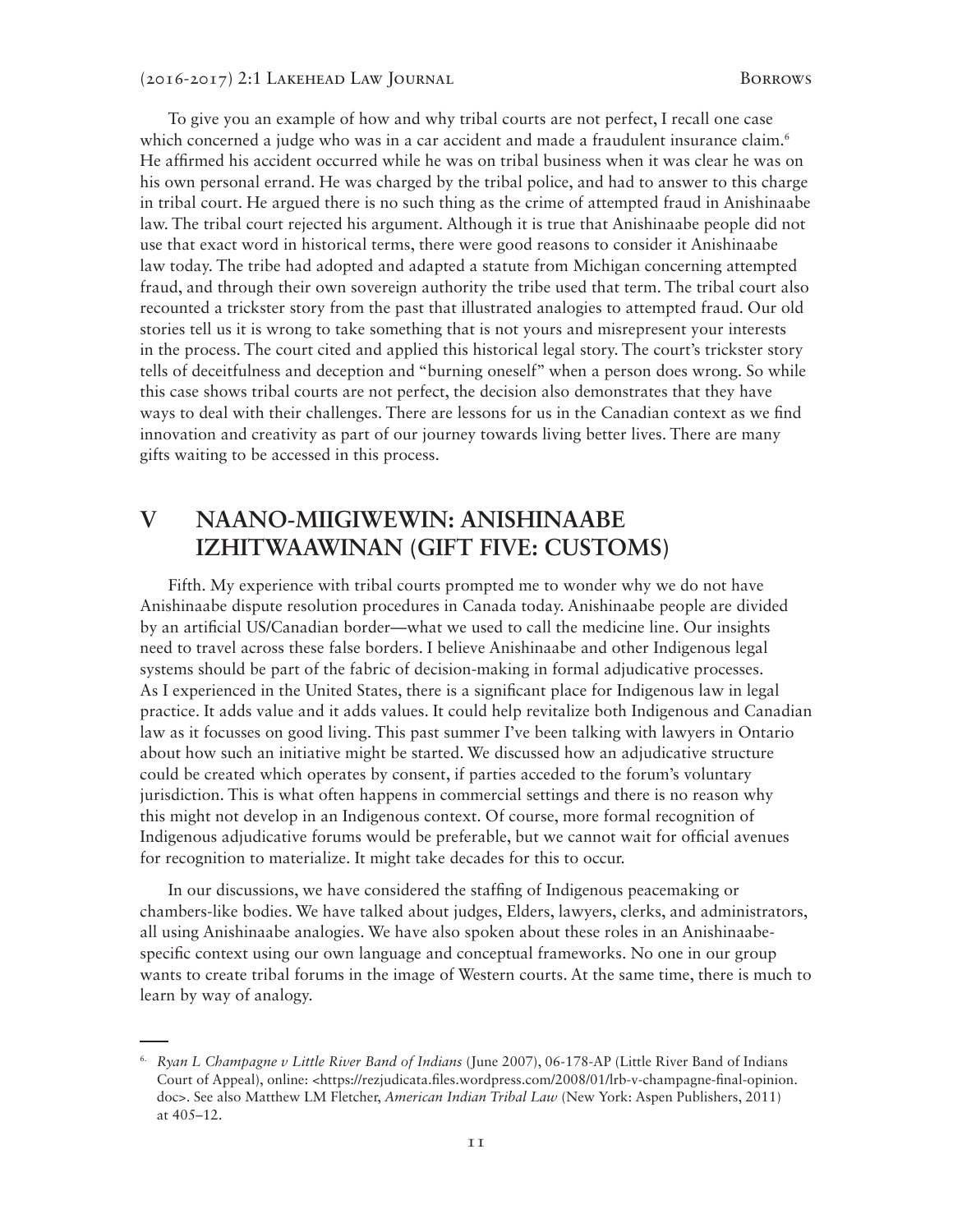Of course, once an Anishinaabe adjudicative forum is available, we would have to invite people to bring their disputes to this forum. It would also be necessary to consider how the decisions of this forum would relate to provincial and superior courts. As mentioned, as an initial matter, participation by "disputants" would occur on a willing basis. Acting by consent is consistent with broader Anishinaabe legal traditions (though coercion also has precedent within our system). Voluntariness has its drawbacks but it also has its advantages. Forums can be run in a manner which makes consent more meaningful. I can imagine disputants agreeing to abide by Anishinaabe ethical and procedural principles by oath. They could pledge this in their statements of fact, claim, and defense. Love, wisdom, respect, bravery, honesty, humility, and truth could form the touchstones of this process. Drums and song could animate such gatherings at their start. Elders might offer their counsel and words as a sign of respect for the participants. Results could be woven into wampum, set to song, or recorded in detailed contractual language if that was the parties' wish. In some instance the decisions would parallel the broader system and in others they would be quite distinct. The context of each dispute would dictate how each matter unfolds. Furthermore, decisions could be written, which would create a formal record of what Anishinaabe law requires in particular disputes. A case law record could be formed. These judgments could be publically available on websites and in books. They could be accessible to others for study and further insight about the practice of Indigenous law in specific contexts. Like the Anishinaabe, other Indigenous communities could engage in their own terms, with their own laws, in creating or revitalizing dispute resolution systems.

## **VI NINGODWAASO-MIIGIWEWIN: CHI-INAAKONIGEWINAN (GIFT SIX: CONSTITUTIONS)**

Sixth. In the last few years I have seen Anishinaabe communities work towards the development of their own constitutions. There are over thirty Anishinaabe communities in Ontario that are contemplating or have implemented a written constitution. These constitutions identify heads of power with very broad authorities. They deal with issues like language, culture, remedies, jurisdiction, rights, freedoms, and governance. They empower communities to make decisions in regard to issues like wildlife, conservation, education, housing, economic development, membership, and child welfare. The list of jurisdictional powers is extensive and related to matters which directly impact the health and welfare of communities.

I have also directly worked with communities in their own constitution drafting process. My advice has highlighted the fact that written words alone cannot implement a constitution. As noted earlier, law is a verb—an action—and not merely a category identifying authority and responsibility. Anishinaabe people sometimes use the word chi-inaakonige to describe laws which organize a community's governance relationships. "Chi" can mean great or large, and "inaakonige" means to act through making a judgment or deciding to proceed in a certain way. Chi-inaakonigewin means that a constitution describes a set of guided actions that are futureoriented, yet take guidance from the past. Actions are fluid and always in motion. Therefore, I have counselled that Anishinaabe constitutional law cannot be compressed into a single idea, nor can it be summarized in a single sentence, paragraph, or document. The writing can be very important; in my view a constitution creates a *framework* for agreement *and* disputation. It provides for orderly and organized ways to agree *and* disagree with one another in the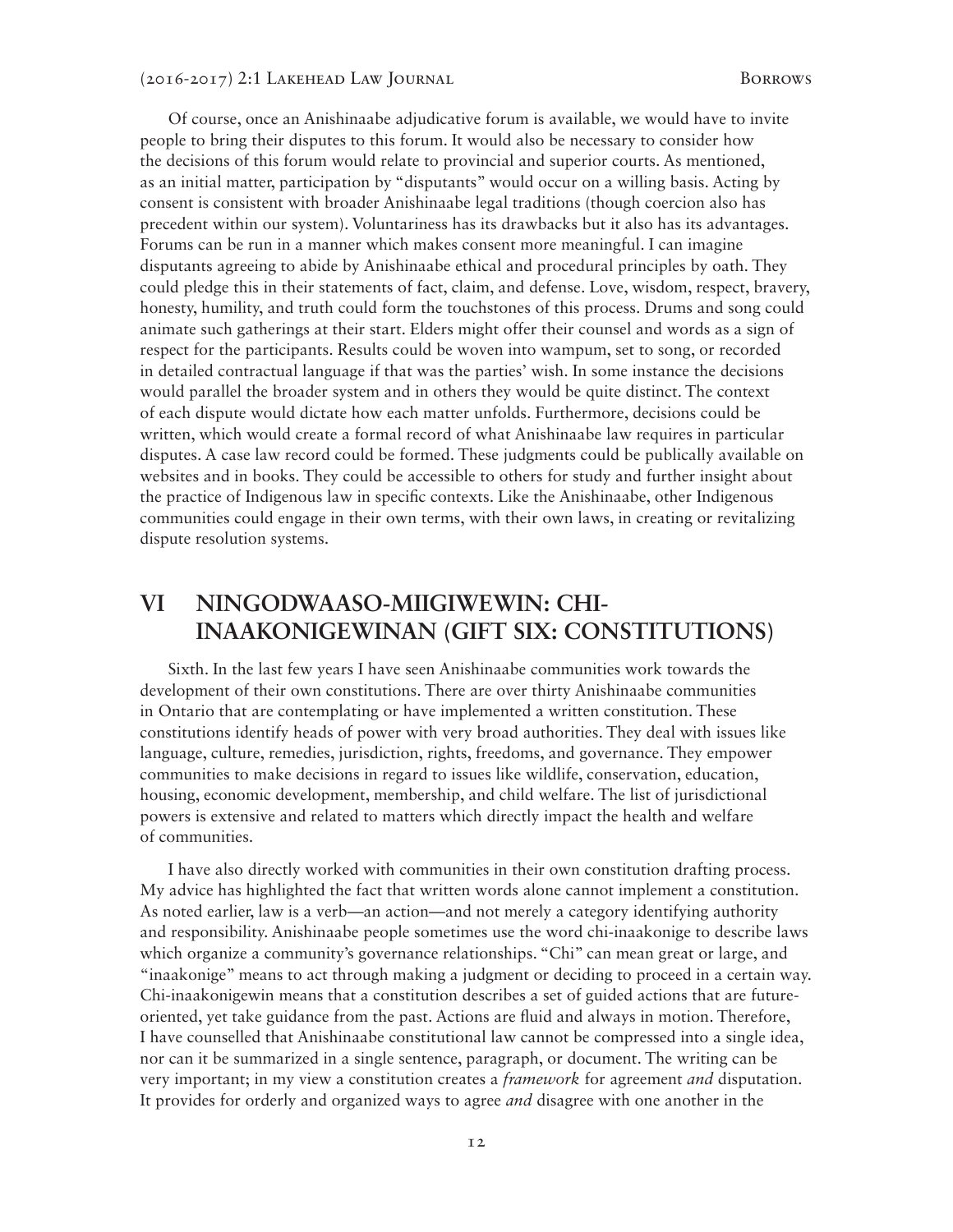future. Most Anishinaabe constitutions I have worked with place the seven grandmother and grandfather teachings at their heart; these principles were identified by communities as guiding principles long before my engagement with them.

Another distinctive element of these constitutions is that they are designed to "promote, advance and strengthen the philosophy of *mino-bimaadiziwin*, to live a good life; teach and encourage the use of *Anishinaabemwin* and the practice of *Anishinaabe aadzowin*."7 This is an excerpt from a proposed constitution. As you can see, this clause fits with the theme of this talk. Good living is identified as a constitutional principle to help create ethical Anishinaabe communities. Anishinaabe language is encouraged as a means to facilitate this kind of living. At the same time the provision is not coercive, it is encouraging. The proposed constitution recognizes that citizens have the freedom to do what they want in relation to Anishinaabe tradition, even if the council is charged with encouraging its development. This stance advances Anishinaabe culture while leaving with individuals the freedom to live the life they choose. Law students who are preparing to be practice-ready lawyers might take guidance from this approach. They might likewise actively pick-and-choose from different traditions in their own preparations for self-governance as they internalize values to direct their lives in their legal careers and beyond.

## **VII NIIZHWAASO-MIIGEWEWIN: ANISHINAABE INAAKONIGEWIGAMIG (GIFT SEVEN: INDIGENOUS LEGAL EDUCATION)**

Seventh. In concluding this talk, I think back to my experience at the University of Victoria Law School. My colleague Val Napoleon created an Indigenous Law Research Unit (ILRU) to revitalize Indigenous law. Their "vision is to honour the internal strengths and resiliencies present in Indigenous societies and in their legal traditions, and to identify legal principles that may be accessed and applied today—to governance, lands and waters, environment and resources, justice and safety, and building Indigenous economies."8 ILRU has worked with students across the country and from sea to sea to sea. It has also engaged with Indigenous communities widely and helped them further learn and apply their own laws. In conjunction with this Unit, we have also developed an Indigenous Law degree. It has approval from our Faculty Council. It is designed to teach the common law alongside Indigenous people's law. When it is fully operational a student could receive a joint JD/JID at the end of a fouryear period of study. I have written about this elsewhere; the point is that Indigenous law could be more formally recognized in the legal profession if it was taught in law schools. Furthermore, law schools can be a greater resource for Indigenous communities if they took direction from them in developing practical tools that assisted them (when called upon) in the revitalization process.

<sup>7.</sup> *Chippewas of the Thames First Nation Deshkan Ziibiing Anishinaabeg Constitution*, 18 March 2014, Article 2.2, online: Chippewas of the Thames First Nation <cottfn.com/wp-content/uploads/2014/03/ COTTFN-Constitution.pdf>.

<sup>8.</sup> See the University of Victoria Faculty of Law's Indigenous Law Research Unit (ILRU) website, online: University of Victoria Law Indigenous Initiatives <www.uvic.ca/law/about/indigenous/ indigenouslawresearchunit/>.